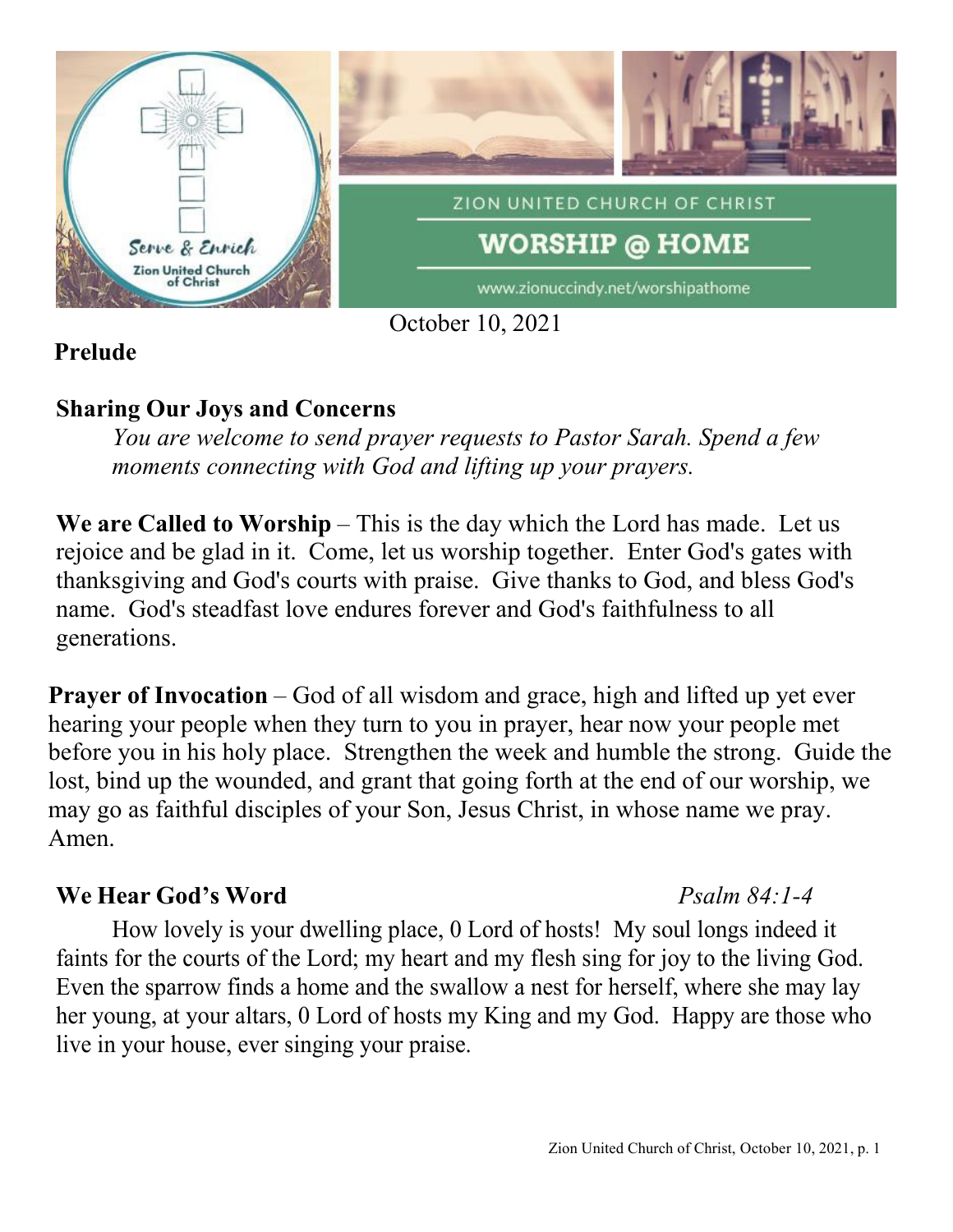### *Psalm 122:1*

I was glad when they said to me, Let us go to the house of the Lord.

# *1 Corinthians 3:10-11*

According to the grace of God given to me, like a skilled master builder, I laid the foundation and someone else is building on it. Each builder must choose with care how to build on it. For no one can lay any foundation other than the one that has been laid; that foundation is Jesus Christ.

**Morning Prayer** – 0 God of all wisdom and grace, high and lifted up yet ever hearing your people when they turn to you in prayer, hear now your people met before you in this holy place of worship. Strengthen the weak and humble the strong. We remember those who have special needs and concerns. Come now in strength, 0 God, for those who carry heavy burdens and pain. Guide the lost, blind up the wounded, and grant us that going forth at the end of our worship, we may go forth as faithful disciples of your Son, Jesus Christ.

Let us thank God for the bright things that still shine through the darkness; for the steadiness with which the seasons advance and the days proceed. We pray for ourselves, that our faith may be undimmed by the storm that rage so frequently around us. Daily we hear of hatred and violence, greed and lust. We know that humankind was made for better. Bring healing and comfort to all your people.

We pray for the mission of Christ in the world and around about us, that God's kingdom may come to God's will be done. We pay for the work that Zion is doing in this community to reach to those who have special needs and concerns. All this we pray in the name of Jesus our risen Savior and Lord who taught us when praying to say....

Our Father, who art in heaven, hallowed be thy name, thy kingdom come, thy will be done, on earth as it is in heaven. Give us this day our daily bread. And forgive us our debts, as we forgive our debtors. And lead us not into temptation, but deliver us from evil. For thine is the kingdom, and the power, and the glory, forever. Amen.

**Hymn** *Oh God, Our Help in Ages Past*